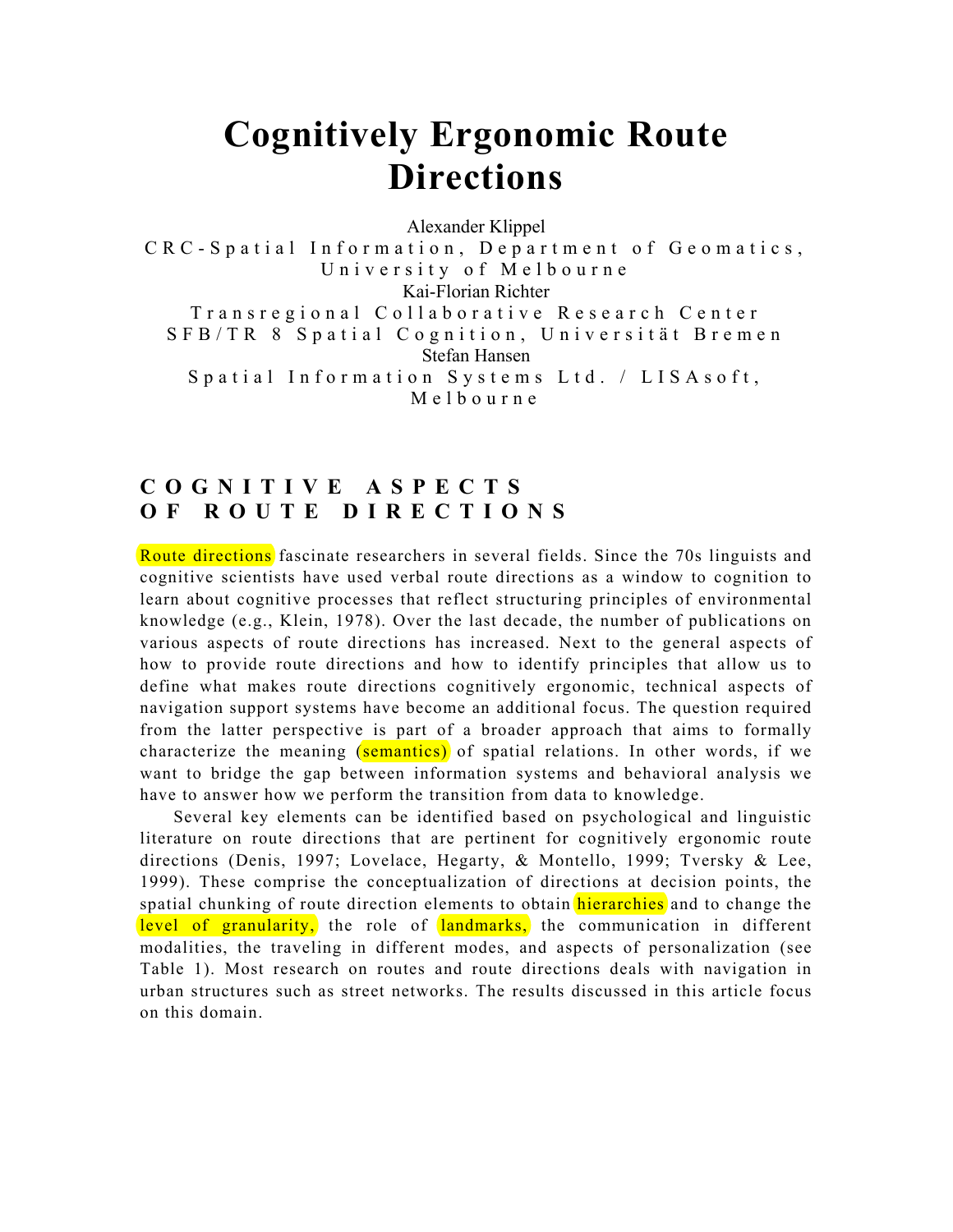#### Table 1: Cognitive Ergonomics of Route Directions

Cognitively ergonomic route directions

- are qualitative, not quantitative,
- allow for different levels of granularity and organize spatial knowledge hierarchically,
- reflect cognitive conceptualizations of directions at decision points,
- chunk route direction elements into larger units to reduce cognitive load,
- use landmarks to:
	- o disambiguate spatial situations,
	- o anchor turning actions,
	- o and to confirm that the right actions have been taken,
- present information in multimodal communication systems allowing for an interplay of language and graphics, but respecting for the underlying conceptual structure,
- allow for an adaptation to the user's familiarity with an environment, as well as personal styles and different languages.

# **APPROACHES TO REPRESENTING ROUTE KNOWLEDGE**

Behavioral studies have substantiated key elements of cognitively ergonomic route directions. To implement these aspects in information systems detailed formal characterizations of route knowledge are required. The approaches discussed below are a representative vocabulary that allows for the characterization of mental conceptualization processes reflecting the results from behavioral studies (see Table 1). In this sense we can refer to them as *Ontologies of Route Knowledge* (Chandrasekaran, Josephson, & Benjamins, 1999; Gruber, 1993). In Guarino's terminology these approaches would most likely be called *domain ontologies* (Guarino, 1998).

One of the earliest approaches is the *TOUR* model by Kuipers (Kuipers, 1978) that later developed into the *Spatial Semantic Hierarchy* (SSH) (Kuipers, 2000). Kuipers and his collaborators developed this approach to add the qualitativeness that can be found in the organization of a cognitive agent's spatial knowledge to approaches in robotics. The latter classically relied more on quantitative spatial descriptions. The SSH allows for modeling cognitive representations of space as well as for building a framework for robot navigation, i.e. qualitative and quantitative aspects are combined. The SSH especially reflects the aspect of hierarchical organization of spatial knowledge by providing different levels of information representation: the sensory, control, causal, topological, and metrical level. Ontological characterizations are developed for each level to match human cognitive processes.

The *Route Graph* model (Werner, Krieg-Brückner, & Herrmann, 2000) describes key elements for route based navigation. Similar to the SSH, it allows representing knowledge on different levels of granularity. However, it is much more abstract and does not provide any processes for acquiring this knowledge. It is intended to provide a formalism expressing key notions of route knowledge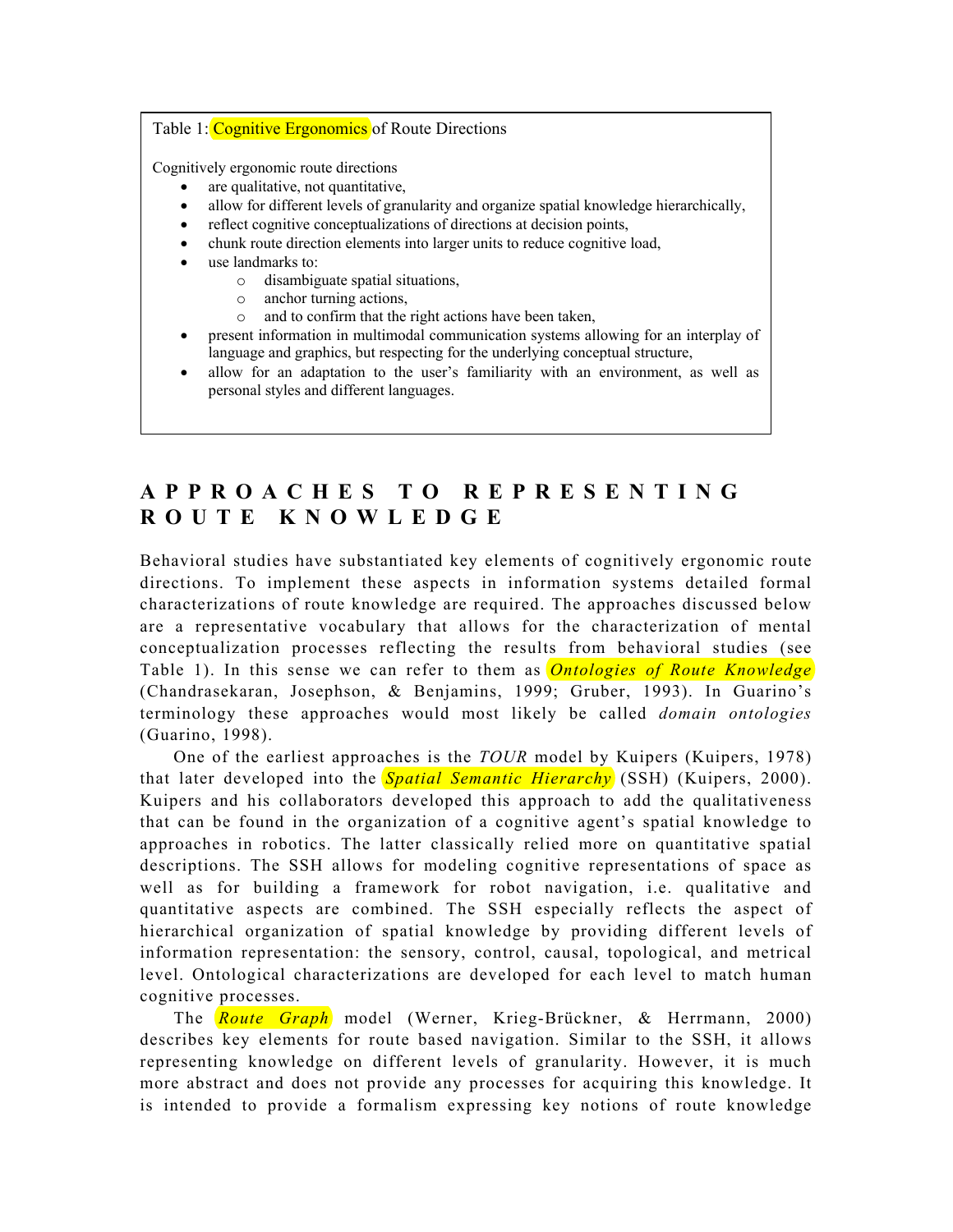independent of a particular implementation, agent, or domain. Its focus is on a sound formal specification of basic elements and operations, like the transition from route knowledge to survey knowledge by merging routes into a graph-like structure.

A linguistically grounded approach with the aim to generate verbal route directions is the *CORAL* project by Dale and coworkers (e.g., Dale, Geldof, & Prost, 2005). One of the central aspects of their approach is the organization of parts of a route into meaningful units, a process they call segmentation. Instead of providing turn-by-turn directions, this approach allows for a small number of instructions that capture the most important aspects of a route. The employed modeling language is called Route Planning Markup Language (RPML).

Formalisms that model route knowledge on the conceptual level can be found in the theory of *wayfinding choremes* (Klippel, Tappe, Kulik, & Lee, 2005) and *context-specific route directions* (Richter & Klippel, 2005). These approaches model route knowledge modality-independent on the conceptual level. The wayfinding choreme theory employs conceptual primitives—as the result of conceptualization processes of a cognitive agent incorporating functional as well as geometrical environmental aspects—to define basic as well as super-ordinate valid expressions on different levels of granularity. The approach to context-specific route directions builds on this theory. A systematics of route direction elements determines which, and how, entities may be referred to in route directions. Accordingly, abstract relational specifications are inferred by optimization processes that adapt route directions to environmental characteristics and inherent route properties.

Human wayfinding, however, may not be restricted to a single mode of transportation. A typical example is public transport, where travelers frequently switch between pedestrian movement and passive transportation (trains, buses, etc.). Timpf (2002) analyzed route directions for multi-modal wayfinding and developed two different ontologies of route knowledge: one representing knowledge from the perspective of the traveler and one taking the perspective of the transportation system. The former focuses on movement along a single route, i.e., actions to perform to reach the destination, while the latter provides concepts referring to the complete transportation network.

An industry approach for formalizing route knowledge can be found in Part 6: Navigation Service of the *OpenLS* specification. The OpenGIS Location Services (OpenLS) Implementation Specification (Mabrouk, 2005) describes an open platform for location-based application services, the so called GeoMobility Server (GMS) proposed by the Open Geospatial Consortium (OGC). It offers a framework for the interoperable use of mobile devices, services and location-related data. The *Navigation Service* described in Part 6 of the OpenLS specification provides the accessing client, amongst other services, with preprocessed data that is required for the generation of route directions. Based on XML specifications, it defines a data structure that allows clients to generate their own route directions which may accord more to a user's preferences. The used data model structures the route in maneuvers (descriptions combining a turn at a decision point and proceeding on the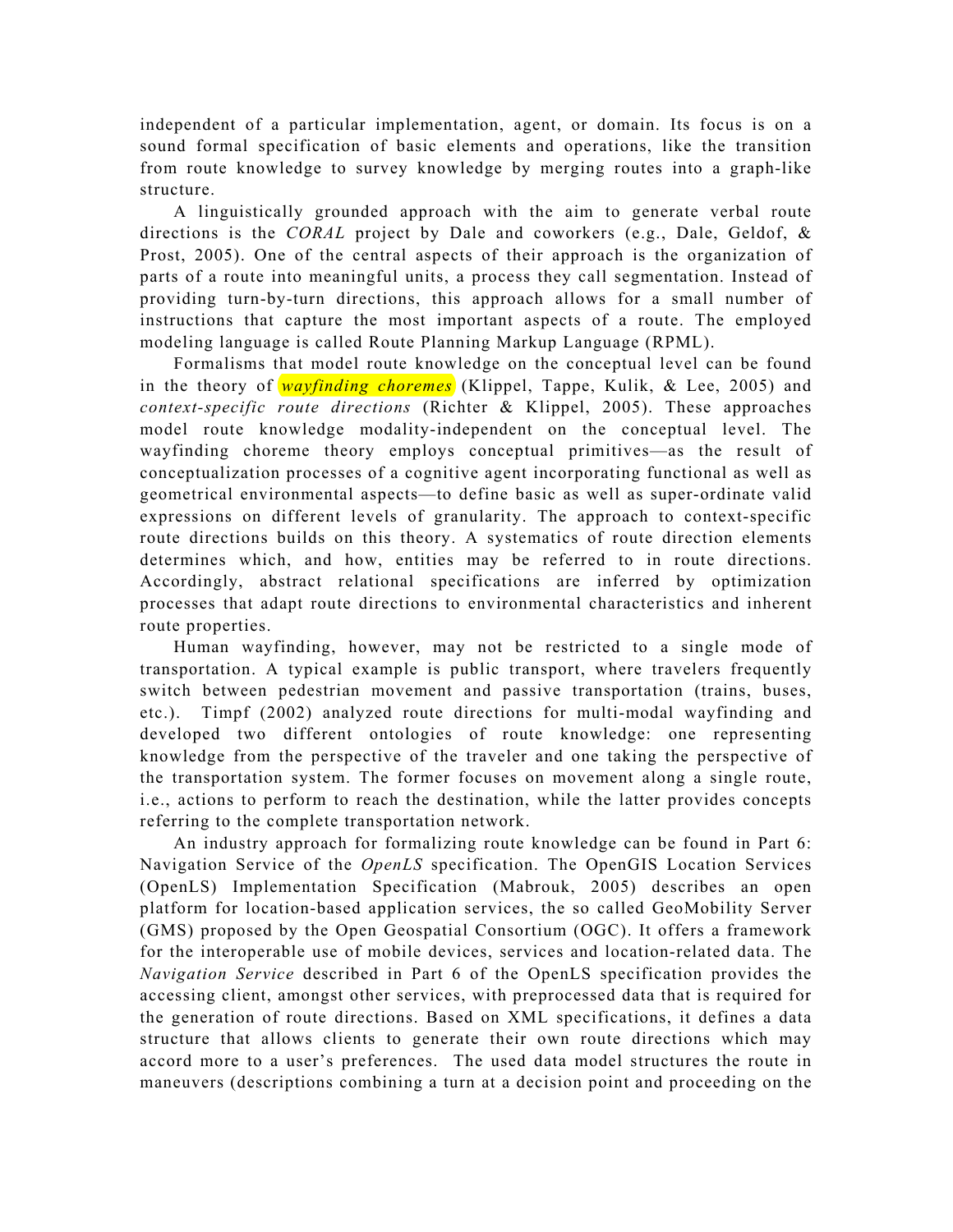following route segment) and enhances them with additional information about route elements.

# **CORE ASPECTS OF COGNITIVELY ERGONOMIC ROUTE DIRECTIONS**

In the following, three aspects that are at the core of cognitively ergonomic route directions will be discussed in greater detail: cognitively adequate direction concepts, the use of landmarks, and spatial chunking to obtain hierarchies and change the level of granularity.

#### **Conceptualization of directions at decision points**

The specification of direction changes is the most pertinent information in route directions. While current route information systems heavily rely on street names to identify the proper direction to take, behavioral research (Tom & Denis, 2003) has shown that from a cognitive perspective, street names are not the preferred means to reorient oneself. People rather rely on landmarks (as discussed in the next section) and appropriate direction concepts. On the most basic level we have to specify the correspondence between a direction change (in terms of the angle) and a direction concept. For example, which sector is applicable to a concept like "turn right"? On a more elaborate level, we have to specify alternative direction concepts and detail their scope of application. Figure 1 shows some examples of how the same direction change can result in different direction concepts (and corresponding verbalizations) depending, among other things, on the spatial structure in which the change occurs. We need this level of specificity for two reasons. First, a qualitative but precise direction model allows for verbally instantiating a situation model (Zwaan & Radvansky, 1998) of the encountered intersections. Second, intersections can function as landmarks. Just like classical examples of landmarks, such as the Eiffel Tower, in the context of a specific route, a salient intersection can be used to organize spatial knowledge. This aspect has not yet gained much attention.



Figure 1. A change of a direction is associated with different conceptualizations according to the intersection at which it takes place. The 'pure' change may be linguistically characterized as *take*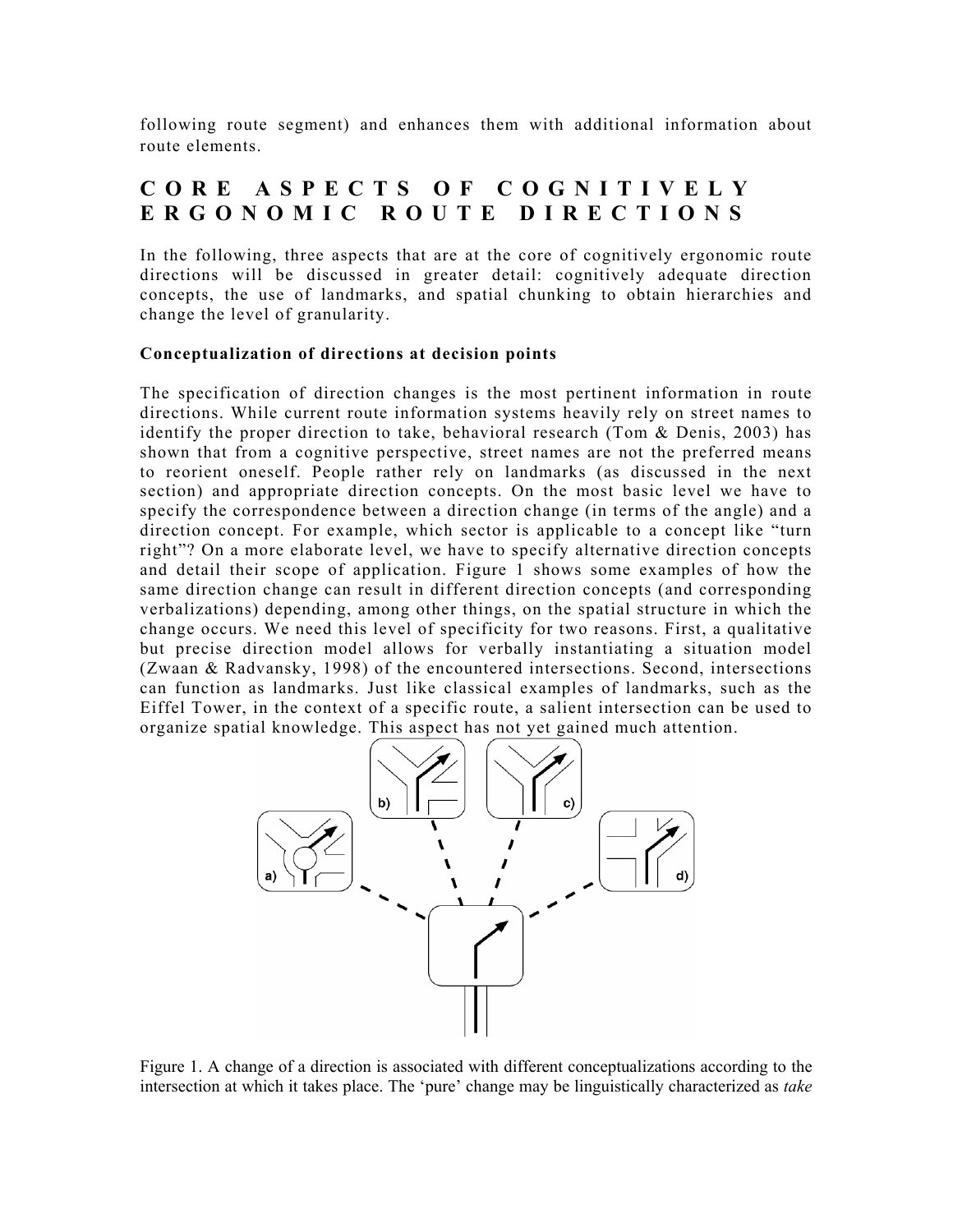*the second exit at the roundabout* (a). At intersection (b) it might change to the *second right*; at intersection (c) it may change to *fork right*, and at (d) it becomes *veer right*.

#### **Enriching route directions with landmarks**

Analyzing human route directions shows how prominently landmarks are used to structure the respective spatial knowledge, to give the instructed the possibility to assure that they are still following the correct route, and to anchor required turning actions. Since landmarks seem to be such an important part of human-generated route directions their integration is pertinent for automatically generating cognitively ergonomic instructions.

Several classifications of landmarks and their characteristics have been discussed in the literature. One of the first assessments is presented by Lynch (1960) who distinguishes Landmarks as one of five elements that structure urban knowledge: path, edges, districts, nodes, and landmarks. It is commonly agreed that the landmark account should comprise all five elements, as according to Presson and Montello (1988) everything that stands out of the background may serve as a landmark. That is, given the right spatial context different features of an environment may serve as landmarks. Sorrows and Hirtle (1999) distinguish three characteristics important for making an object a landmark: its *visual*, *semantic*, and *structural* characteristics. Additionally, landmarks can be categorized according to their cognitive function within route directions, their geometry, and their spatial relation to the route. Humans conceptualize landmarks either as point-like, linear, or area-like entities. However, these conceptualizations do not necessarily correspond to the geometric characteristics of objects but reflect the schematization processes cognitive agents apply (Herskovits, 1986). A detailed description of the different roles of landmarks is necessary to allow for their integration in an automatic generation process. For example, a simple, yet as of today unexplored way to enrich route directions with landmarks is to include references to salient intersections, like T-intersections or roundabouts, which are easy to identify automatically. This also reflects the direction concepts humans employ with such structures (see also Fig. 1).

#### **Spatial Chunking: Hierarchies and levels of granularity**

The hierarchical organization of spatial information and flexibly changing between levels of granularity are omnipresent in the cognitive organization of spatial knowledge (Hobbs, 1985; Kuipers, 2000). Chunking elementary wayfinding actions (such as turns at intersections) in order to impose a hierarchical structure and to change the level of granularity reflects not only cognitive conceptualization processes but organizes route knowledge in a cognitively ergonomic way. Especially users who are familiar with an environment can profit from such an approach. In general, providing a user with too much detail violates findings of cognitive science, as for example formulated in Clark's *007 Principle*: "In general, evolved creatures will neither store nor process information in costly ways when they can use the structure of the environment and their operations upon it as a convenient stand-in for the information-processing operations concerned. That is, know only as much as you need to know to get the job done." (Clark, 1989, p. 64)

Structuring route descriptions by subsuming instructions gives users a coarse overview over a route, which is easier to perceive and quite often sufficient for successful wayfinding, especially if the user is familiar with the environment. Of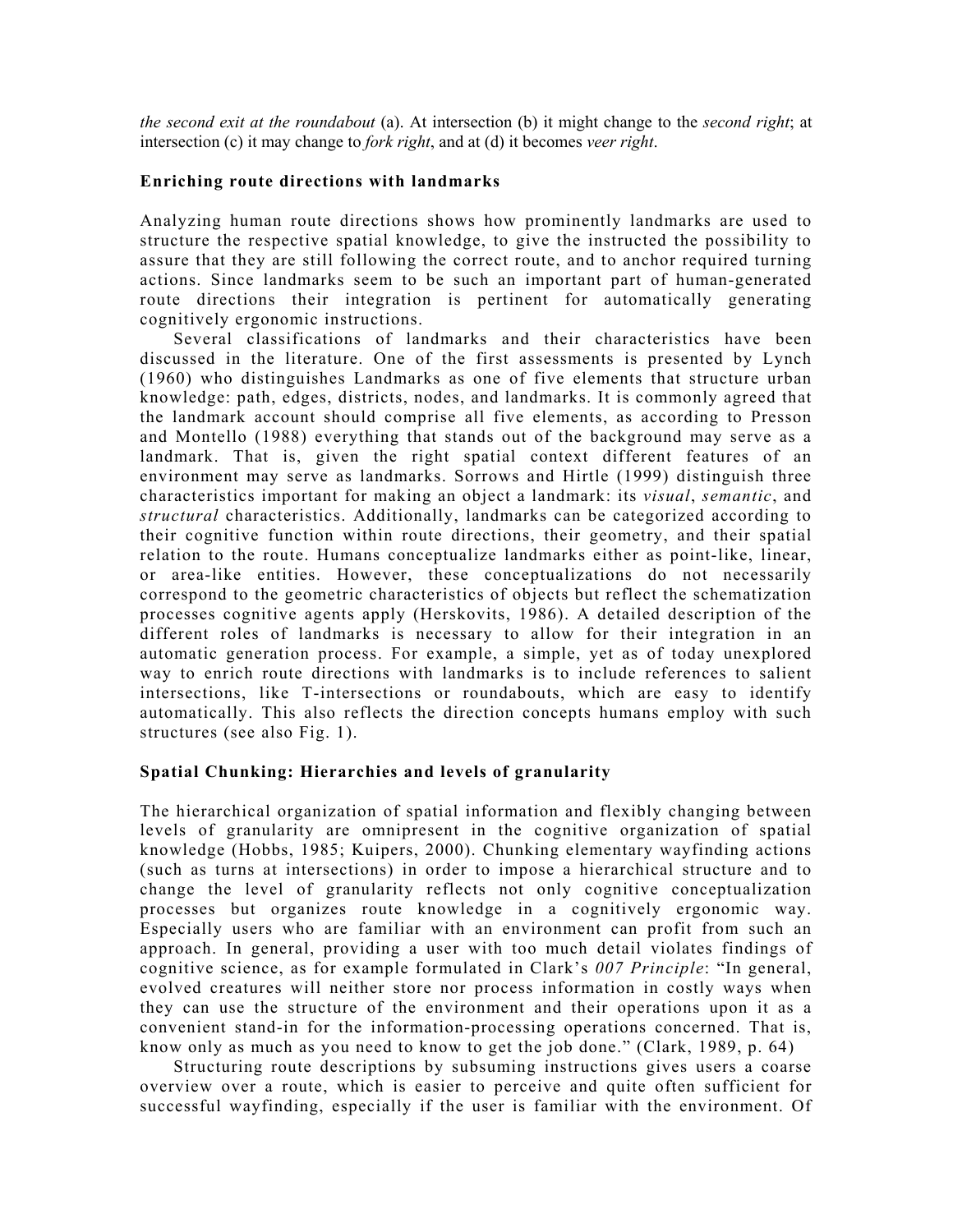course, the subsumed information still has to be accessible in case the user needs it (or, as discussions on positioning technologies in this volume show, the user may simply re-query a new route from his new position). This may either be possible by zoom-in operations, i.e., by accessing the next, more detailed level of the hierarchy, or by (mental) inference processes. Such inferences, for example, extract from an instruction like "turn left at the dead end" information on which action to perform at all intersections before the dead end, namely to continue straight (e.g., Duckham & Kulik, 2003). The following cognitive strategies for spatial chunking are discussed in the literature (Dale et al., 2005; Klippel, Tappe, & Habel, 2003): numerical chunking, structure chunking, landmark chunking, and chunking using the street level hierarchy.

## **THE MULTIMODAL PRESENTATION OF ROUTE KNOWLEDGE**

The *multimodal communication* of spatial information is a core aspect of human cognition: linguistic expressions, graphical representations such as sketch maps, and gestures are channels along which humans naturally communicate (Oviatt, 2003). Each representational medium—each channel—has advantages in specific contexts but may fail in other situations (Kray, Laakso, Elting, & Coors, 2003). For example, natural language expressions are inherently underspecified: a term like *turn right* is applicable to a range of different turning angles at an intersection and therefore may be sufficient in many situations. Fig. 2, however, shows a situation that requires a complex explanation if a description is provided in linguistic terms. In this case, a graphic representation is more suitable to communicate the situation at hand. Communication channels also differ with respect to their suitability in the identification of *landmarks*. A salient object at an intersection might be visually easily identifiable and recognisable, but hard to describe linguistically. An expression like *follow the road to the dead end* on the other hand, may chunk a



large part within a route linguistically and therefore, communicate the spatial situation more efficiently if the dead end is a long way away and hard to depict on a small screen.

The communication of route information, whether visually, linguistically, or in any other modality, has to follow the same guidelines as established for the structuring of route knowledge. Cluttering any communication process has shown to violate cognitive ergonomics and to slow down information processing. This confinement to sparseness has been shown for visual route directions, for example, by Agrawala and Stolte (2000), who based their route direction tool

on results obtained from sketch maps (Tversky & Lee, 1999). Figure 2. Complex Intersection.

## **SUMMARY**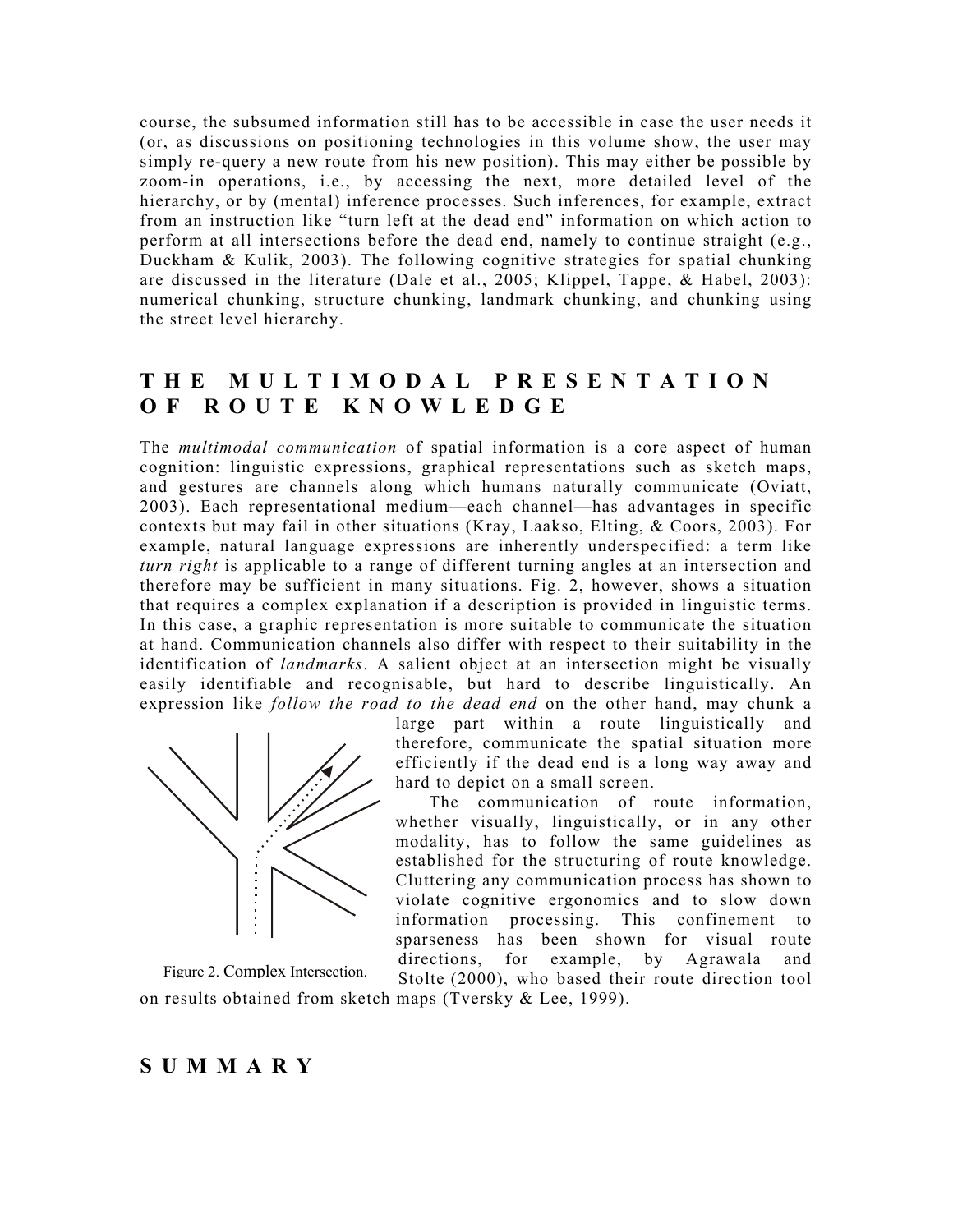In the last decades, research on route directions in linguistics and cognitive science revealed many underlying principles and processes of human route direction production and comprehension, and, thus, provides us with an understanding of what constitutes cognitively ergonomic route directions. However, this understanding has to be formally specified to be implemented in information systems for wayfinding assistance, like internet route-planners. In essence, three cognitive principles need to be implemented in wayfinding assistance systems to generate cognitively ergonomic route directions: adequate direction concepts, the enrichment of route directions with landmarks, and spatial chunking which allows for a hierarchical structuring of route knowledge and representations on different levels of granularity. To this end, we need a thorough understanding of which direction concept humans apply in which situation, a detailed ontology of the different kinds of landmarks and the role they may take in route directions, as well as formal characterizations that model hierarchical structures and guide the changes of granularity.

## **Terms and Definitions**

**Cognitive Ergonomics: T**he design of information systems that places a strong emphasis on cognitive aspects. In the case of route directions the design aims for a lower cognitive load and enhanced location awareness at the same time.

**Landmark:** Any entity in the environment that sticks out from the background.

**OpenLS:** Specification of an open platform for location-based services defining their core functionality (directory service, gateway service, location utility service, presentation service, route service).

**Personalization:** Adaptation of information presentation and interaction with a device / software to the needs and preferences of a specific, individual user.

**Route Directions:** A set of instructions that allow a wayfinder in known or unknown environments to follow a route from a start point to a destination.

**Granularity** – Here, it refers to the detail in route directions; from coarse levels for general planning to finer levels to provide context-specific information, for example at decision points.

**Spatial Semantic Hierarchy (SSH):** A computational model defining acquisition and representation of spatial knowledge on different levels of abstraction ranging from sensory information to topological knowledge.

**Wayfinding:** The cognitive conceptual activity of planning and finding ones way.

**Wayfinding Choremes:** Mental conceptualizations of functional wayfinding and route direction elements.

## **References**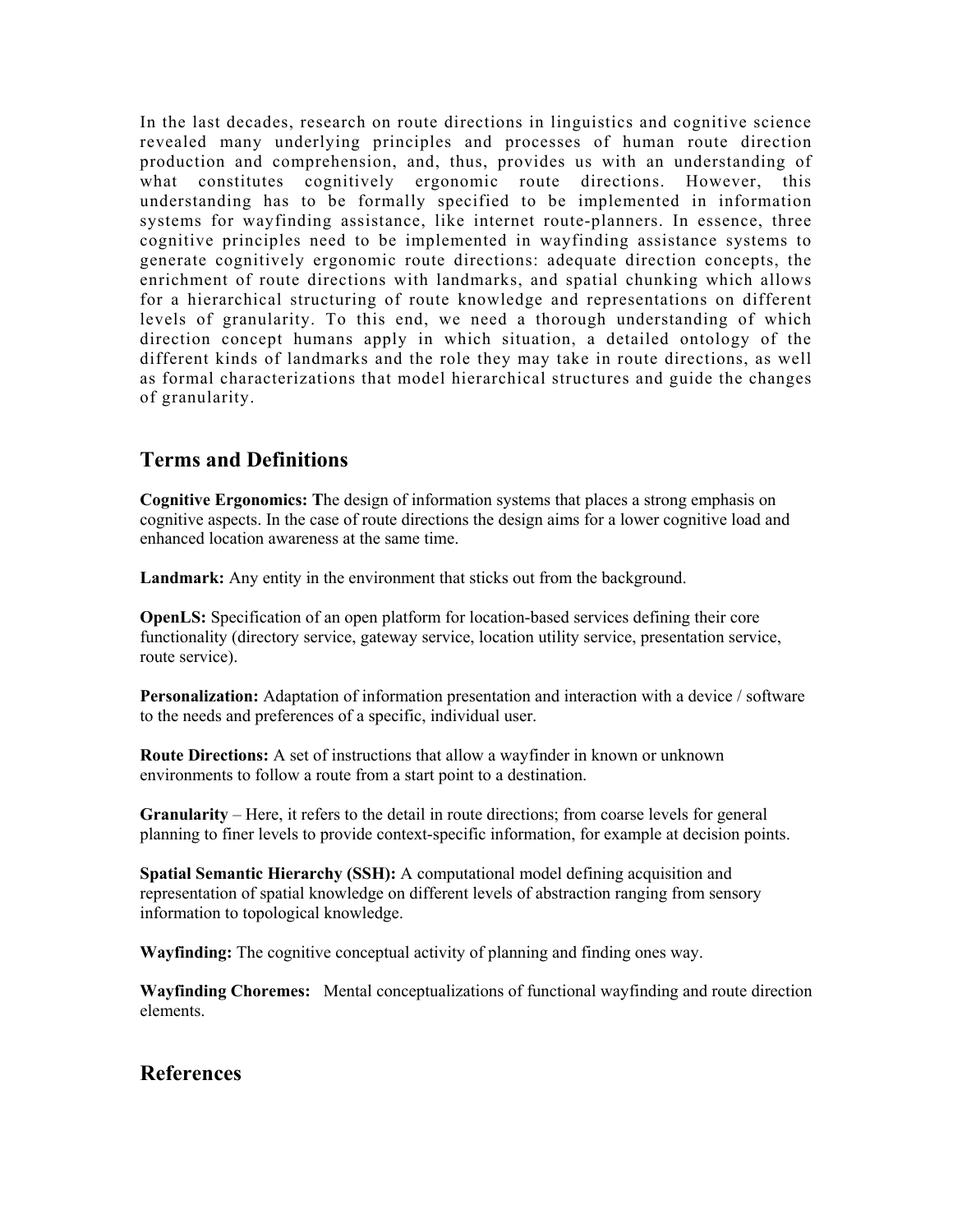Agrawala, M., & Stolte, C. (2000). A design and implementation for effective computer-generated route maps. In *AAAI Symposium on Smart Graphics, March 2000*. Stanford.

- Chandrasekaran, B., Josephson, J. R., & Benjamins, V. R. (1999). What are ontologies, and why do we need them? *IEEE Intelligent Systems and Their Applications, 14*(1), 20-26.
- Clark, A. (1989). *Microcognition: Philosophy, cognitive science, and parallel distributed processing.* Cambridge, MA: MIT Press.
- Dale, R., Geldof, S., & Prost, J.-P. (2005). Using natural language generation in automatic route description. *Journal of Research and practice in Information Technology, 37*(1), 89-105.
- Denis, M. (1997). The description of routes: A cognitive approach to the production of spatial discourse. *Cahiers de Psychologie Cognitive, 16*, 409-458.
- Duckham, M., & Kulik, L. (2003). "Simples" paths: Automated route selection for navigation. In W. Kuhn, M. Worboys & S. Timpf (Eds.), *Spatial Information Theory: Foundations of Geographic Information Science. Conference on Spatial Information Theory (COSIT) 2003.* (pp. 182-199). Berlin: Springer.
- Gruber, T. R. (1993). A translation approach to portable ontologies. *Knowledge Acquisition, 5*(2), 199-220.
- Guarino, N. (1998). Formal ontology and information systems. In N. Guarino (Ed.), *Formal Ontology in Information Systems. Proceedings of FOIS'98, Trento, Italy, 6-8 June 1998.* (pp. 3-15). Amsterdam: IOS Press.
- Herskovits, A. (1986). *Language and Spatial Cognition: An Interdisciplinary Study of the Representation of the Prepositions in English*. Cambridge, UK: Cambridge University Press.
- Hobbs, J. R. (1985). Granularity. In A. Joshi (Ed.), *Proceedings of the 9th International Joint Conference on Artificial Intelligence. Los Angeles, CA* (pp. 432-435). San Francisco, CA: Morgan Kaufmann.
- Klein, W. (1978). Wegauskuenfte. *Zeitschrift für Literaturwissenschaft und Linguistik, 33*, 9-57.
- Klippel, A., Tappe, T., & Habel, C. (2003). Pictorial representations of routes: Chunking route segments during comprehension. In C. Freksa, W. Brauer, C. Habel & K. F. Wender (Eds.), *Spatial Cognition III. Routes and Navigation, Human Memory and Learning, Spatial Representation and Spatial Learning.* (pp. 11-33). Berlin: Springer.
- Klippel, A., Tappe, T., Kulik, L., & Lee, P. U. (2005). Wayfinding choremes A language for modeling conceptual route knowledge. *Journal of Visual Languages and Computing, 16*(4), 311-329.
- Kray, C., Laakso, K., Elting, C., & Coors, V. (2003). *Presenting route instructions on mobile devices.* Paper presented at the IUI'03, January 12-15, 2003, miami, Florida, USA.
- Kuipers, B. (1978). Modelling spatial knowledge. *Cognitive Science, 2*(2), 129-154.
- Kuipers, B. (2000). The spatial semantic hierarchy. *Artificial Intelligence, 119*, 191-233.
- Lovelace, K., Hegarty, M., & Montello, D. R. (1999). Elements of good route directions in familiar and unfamiliar environments. In C. Freksa & D. M. Mark (Eds.), *Spatial information theory. Cognitive and computational foundations of geographic information science* (pp. 65-82). Belin: Springer.
- Lynch, K. (1960). *The image of the city.* Cambridge, MA: MIT Press.
- Mabrouk, M. (2005). *OpenGis Location Services (OpenLS): Core Services. OGC Implementation Specification 05-016 Version 1.1 Open Gis Consortium Inc.*
- Oviatt, S. L. (2003). Multimodal interfaces. In J. Jacko & A. Sears (Eds.), *The Human-Computer Interaction Handbook: Fundamentals, Evolving Technologies and Emerging Applications.* (pp. 286-304). Mahwah, NJ: Lawrence Erlbaum.
- Presson, C. C., & Montello, D. R. (1988). Points of reference in spatial cognition: Stalking the elusive landmark. *British Journal of Developmental Psychology, 6*, 378-381.
- Richter, K.-F., & Klippel, A. (2005). A model for context-specific route directions. In C. Freksa, M. Knauff & B. Krieg-Brueckner (Eds.), *Spatial Cognition IV. Reasoning, Action, and Interaction: International Conference Spatial Cognition 2004, Frauenchiemsee, Germany, October 11-13, 2004, Revised Selected Papers* (pp. 58-78). Berlin: Springer.
- Sorrows, M., & Hirtle, S. C. (1999). The nature of landmarks for real and electronic spaces. In C. Freksa & D. M. Mark (Eds.), *Spatial information theory. Cognitive and computational foundations of geographic information science* (pp. 37-50). Berlin: Springer.
- Timpf, S. (2002). Ontologies of wayfinding: A traveler's perspective. *Networks and Spatial Environments, 2*, 3-33.
- Tom, A., & Denis, M. (2003). Referring to landmark or street iniformation in route directions: What difference does it make? In W. Kuhn, M. Worboys & S. Timpf (Eds.), *Spatial information theory.*